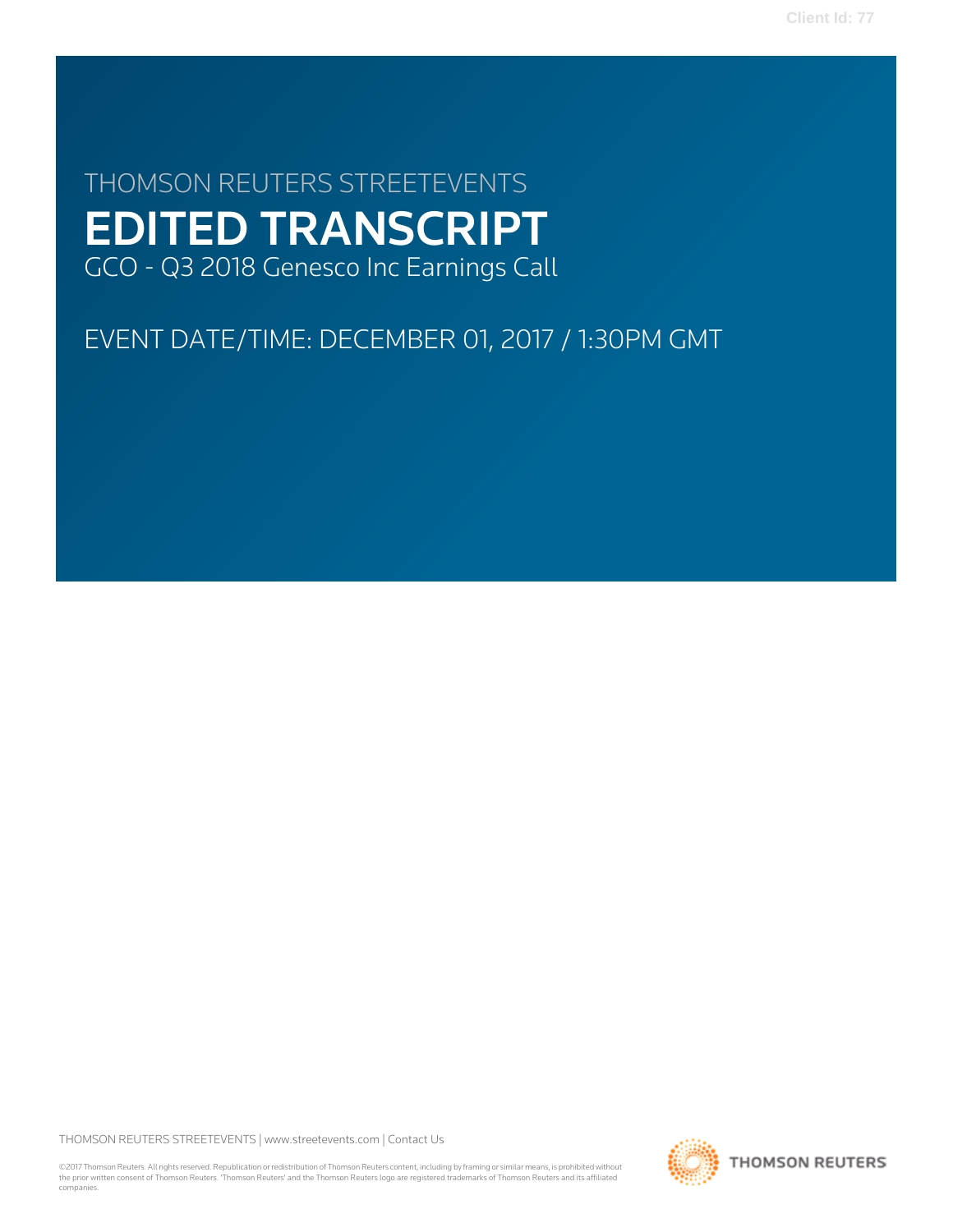# **CORPORATE PARTICIPANTS**

**[Mimi Eckel Vaughn](#page-3-0)** Genesco Inc. - Senior VP of Finance & CFO **[Robert J. Dennis](#page-1-0)** Genesco Inc. - Chairman, President & CEO

# **CONFERENCE CALL PARTICIPANTS**

**[Erinn Elisabeth Murphy](#page-9-0)** Piper Jaffray Companies, Research Division - MD and Senior Research Analyst **[Janine M. Stichter](#page-12-0)** Jefferies LLC, Research Division - Equity Associate **[Jonathan Robert Komp](#page-11-0)** Robert W. Baird & Co. Incorporated, Research Division - Senior Research Analyst **[Laurent Andre Vasilescu](#page-10-0)** Macquarie Research - Consumer Analyst **[Pamela Nagler Quintiliano](#page-8-0)** SunTrust Robinson Humphrey, Inc., Research Division - MD **[Samuel Marc Poser](#page-12-1)** Susquehanna Financial Group, LLLP, Research Division - Senior Analyst **[Scott David Krasik](#page-13-0)** The Buckingham Research Group Incorporated - Analyst **[Steven Louis Marotta](#page-10-1)** CL King & Associates, Inc., Research Division - Senior VP of Equity Research & Senior Research Analyst

# **PRESENTATION**

#### **Operator**

Good day, everyone, and welcome to the Genesco Third Quarter Fiscal 2018 Conference Call. Just a reminder, today's call is being recorded.

Participants on the call expect to make forward-looking statements. These statements reflect the participants' expectations as of today, but actual results could be different. Genesco refers you to this morning's earnings release and to the company's SEC filings, including the most recent 10-Q filing for some of the factors that could cause differences from the expectations reflected in the forward-looking statements made during the call today.

Participants also expect to refer to certain adjusted financial measures during the call. All non-GAAP financial measures referred to in the prepared remarks are reconciled to their GAAP counterparts in the attachments to this morning's press release and in schedules available on the company's homepage under Investor Relations.

<span id="page-1-0"></span>I will now turn the call over to Bob Dennis, Genesco's Chairman, President and Chief Executive Officer. Please go ahead, sir.

# **Robert J. Dennis** - Genesco Inc. - Chairman, President & CEO

Thank you. Good morning, and thank you for being with us. I am joined today by our Chief Financial Officer, Mimi Vaughn.

The third quarter, as we expected, was a tale of 2 businesses. Journeys built on its momentum following the emergence from its recent fashion shift and posted a solid comp gain. Meanwhile, Lids, after a challenging second quarter, faced a variety of additional challenges that meaningfully pressured its performance. As we have seen throughout the year, the dramatic consumer shift in shopping away from stores to digital continued once again in Q3, although we did see bright spots in both store traffic and store purchases during Back-to-School in more than one of our concepts.

In total, consolidated comparable sales increased 1%, with stores down 2% and direct up 24%. EPS of \$1.02 was a few cents above our internal estimates, but down year-over-year, due to the pressures at Lids, losses resulting from the onetime conversion of our Little Burgundy Canadian business to the Journeys' platform and challenges in our Licensed Brands wholesale business. In addition, EPS would have been higher by a few cents if not for the impact of Hurricane Maria on our businesses in Puerto Rico.

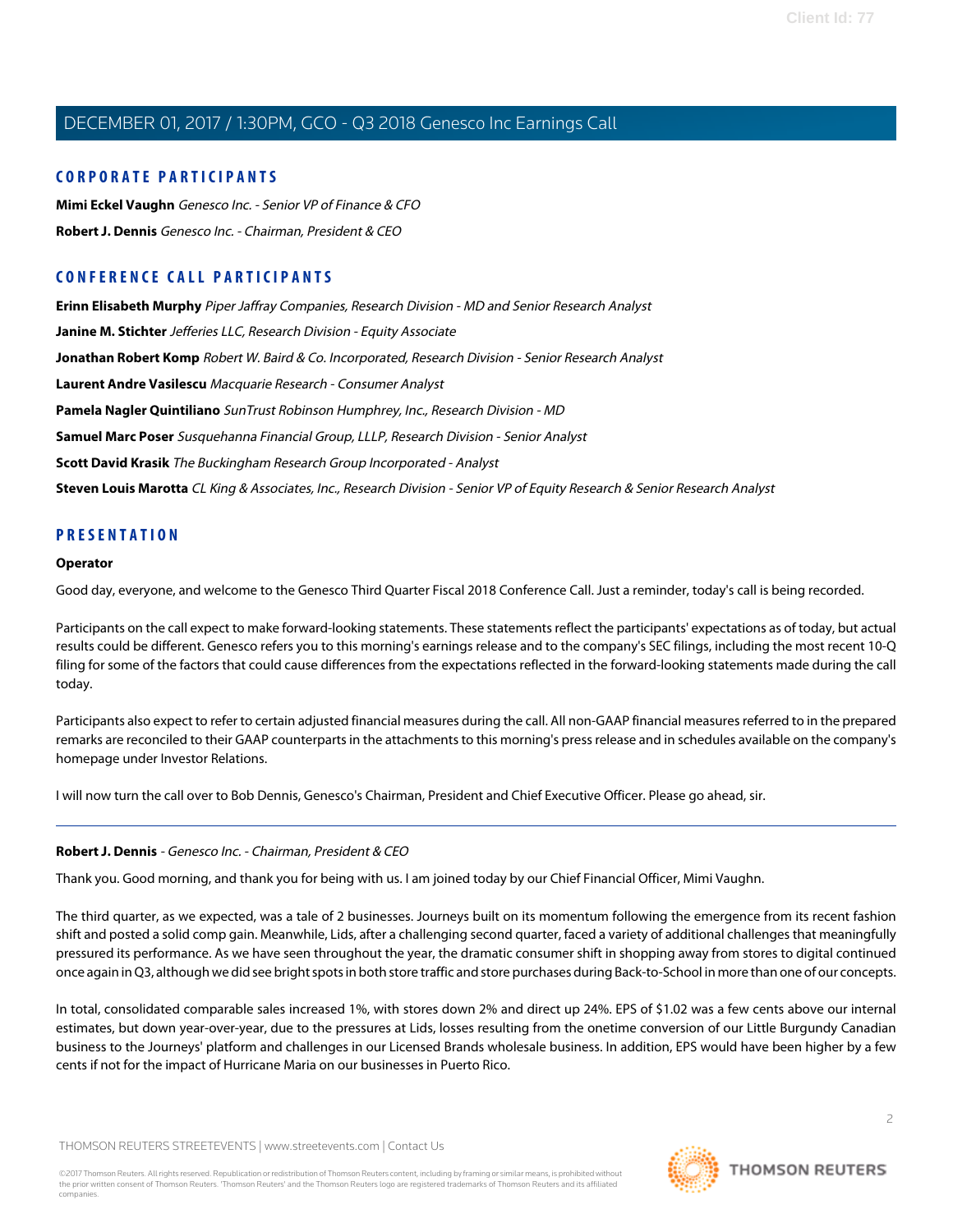In a few minutes, Mimi will discuss the specifics of Q3 results in more detail, but I'm first going to walk through the high points and then the headwinds of the quarter. And then I'm going to give some color on Black Friday and November trends and talk about how we are thinking about guidance for the remainder of the year before turning it over to her.

And then before I get into operating performance, let me briefly address the goodwill impairment that we announced this morning. Mimi will give more color on this, but I wanted to stress that is a move driven entirely by our current market value and accounting standards and does not reflect any change in our assessment of Lids' strategic position and long-term promise.

So now on to our operating performance. We had expected it to be a difficult quarter, given low levels of mall traffic, the more pronounced shift in shopping to online and the challenges facing Lids. Therefore, we were pleased to see the strength in our teen, young adult fashion footwear businesses on both sides of the Atlantic.

Both Journeys and Schuh carried strong Back-to-School momentum from August into September. During Back-to-School, robust customer traffic in the stores driven by must-have product propelled positive traffic increases year-over-year, and store comps were positive in addition to e-commerce comps being extremely strong for both concepts. However, unseasonably warm weather impeded sales of seasonal product for both chains throughout October until cooler weather arrived for Journeys in the U.S. at the end of the month. So for Journeys, comps improved on a sequential basis and accelerated nicely to positive 4% in Q3.

Customers responded favorably in stores and online to the new product we brought in over the past year in increasing quantities, especially the retro athletic and progressive athletic footwear. Our current assortment is performing well and to our expectations.

Importantly, comps got even more positive as we moved into Q4. Journeys has a much more balanced assortment now than in the previous fashion cycle, and we expect to get a boost from colder weather footwear we sell this time of the year as well. We are enthusiastic about the recent results achieved in both stores and online and the trajectory of the Journeys business as we start the busiest month of the year. As they have many times before, Journeys has navigated through another major fashion shift. And so congrats to Jim Estepa, Mario Gallione and the rest of the Journeys team.

In the U.K., Schuh maintained its consecutive positive comp streak as the business benefited from strong athletic trends and product advantages. It was another solid quarter, with comps up 4%. The quarter started out well at Back-to-School, but comps slowed in October as the warm weather discouraged demand for colder weather product. Temperatures remained warm in November, and Q4 was off to a slow start until throngs of U.K. Black Friday shoppers drove comps into nicely positive territory. And we heard yesterday that Schuh has been awarded the Drapers Best Place to Work award. And so congrats to the Schuh team.

Meanwhile, Johnston & Murphy delivered solid results even while contending with a 1% comp decline. Total sales were up thanks to new store openings and higher wholesale sales as J&M product sold through well at our retail accounts. As anticipated, results have improved as we've gotten into Q4 and anniversaried the lull in consumer spending around the election last year. With the colder weather, sales have really taken off, and fourth quarter comps to date are in solidly positive territory.

Shifting to Lids. Following a difficult Q2, results became even more challenged in Q3 due to a confluence of factors across the major league sports. The MLB lineup, while it was a strong combination of Yankees, Dodgers, Astros and Cubs, did not match last year's lineup, which included very strong games from the Cubs and the Toronto Blue Jays. And overall, baseball for the quarter was down. In addition, NCAA sales were down due to less favorable performance by key schools.

But finally and most importantly, the well-publicized challenges facing the NFL have meaningfully dampened demand for NFL licensed merchandise during the heart of football season. This NFL impact was the single biggest factor weighing on Q3 sales.

All this, coupled with the lack of a strong headwear trend to drive shoppers into our hat stores, led to double-digit store traffic declines and a comp of negative 6%, which was worse than we anticipated. On a positive note, Lids' e-commerce sales continued to run up strong double digit, but this was more than offset by negative store comps.

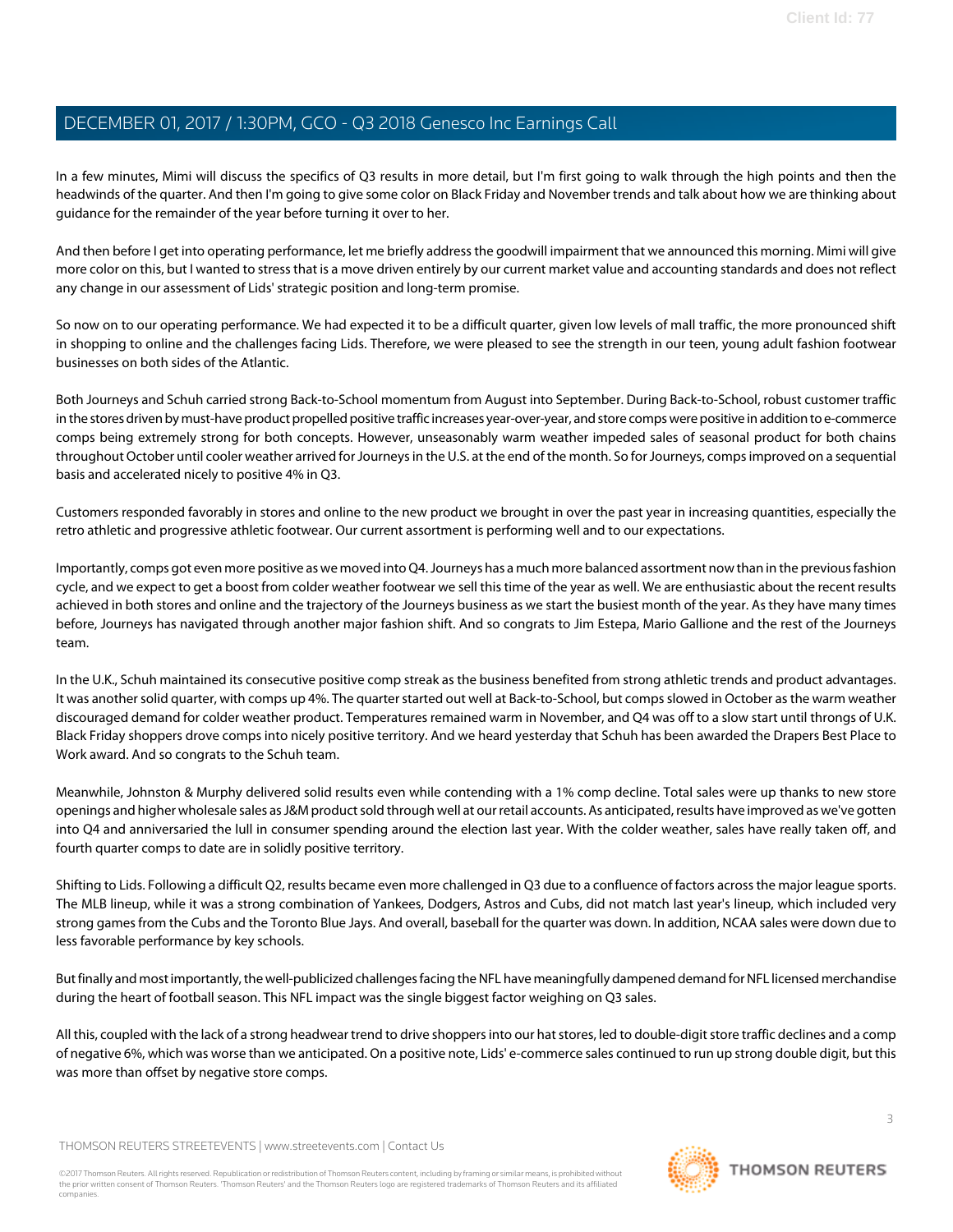The fourth quarter is off to a significantly tougher start, driven by many of the same issues plus some new challenges and even harder MLB comparisons, as Cubs merchandise sold through strongly after the World Series win and was a huge gift-giving purchase in last year's Black Friday weekend. Moreover, price discounting has become intense and promotional activity has escalated, especially online, as competitors moved to address inventories in response to the industry-wide sales weakness.

To summarize Q4 so far for the company overall, comps through Cyber Monday accelerated nicely over Q3 for our footwear businesses, but against the tough Cubs comparisons and with additional challenges led to negative November comps offset much but not all of the footwear gains.

For the Black Friday weekend starting on Thursday through Cyber Monday, we were very pleased with the results in the U.K. but mixed on results in the U.S. Comps in total were up, thanks to online, which achieved impressive increases in bookings of almost 70% and were in general led by divisions with the greatest promotional activity. We anticipate a promotional holiday for our licensed sports businesses but are cautiously optimistic that the market will show more restraint in the footwear category, at least in the U.S.

With respect to our full year outlook, you'll recall that we established a wider-than-normal range for EPS on our last call. And this was in response to the several variables that were limiting our visibility. At a macro level, they were whether the overall decline in mall traffic would continue at the more pronounced levels we have been seeing and whether the sales shift out of stores and into digital that is dilutive to earnings would continue at the rapid pace we have witnessed so far this year. And then specific to Genesco, it was the upside and the downside scenarios for our 2 biggest businesses, Journeys and Lids.

In Q3, Journeys' performance was better than expected, but Lids was worse. So the pieces were different, but came about where we thought they would be. Going forward, we are more optimistic about Journeys' prospect in Q4 than we were 3 months ago. However, this is outweighed by significantly more caution for Lids. We find it necessary to adopt an even more conservative outlook for Lids based on the current trends that are running below our expectations.

While we anticipated a number of headwinds, including Cubs and the lack of a major fashion driver in headwear, the additional challenges are: dampened demand for NFL licensed merchandise, which is typically a big gift-giving item in Q4 and then the ensuing promotional activity in the category that has already begun; and two, disruption from the NHL vendor transition, which has been less than smooth for our Canadian businesses. Therefore, we now expect adjusted EPS in the range of \$3.05 to \$3.35, below our previous guidance range. Something close to the middle of this range reflects our best belief of where we might come out, with upside and downside on either end given what a big quarter Q4 is for us. While we are very disappointed to be lowering guidance, we will take the actions necessary to end the year in a very clean inventory position.

<span id="page-3-0"></span>Mimi will walk through the guidance in more detail. And so with that, let me turn the call over to her to go through the financials.

# **Mimi Eckel Vaughn** - Genesco Inc. - Senior VP of Finance & CFO

Thanks, Bob. Good morning. As usual, we have posted more detailed information in our CFO commentary that you can access online at our website.

Even with higher sales and a positive comp, Q3 EPS was down due to gross margin pressure across several businesses, the deleverage from negative store comps and higher expenses from our omnichannel initiative. In addition, I'll describe the factors that caused Lids, Little Burgundy and Licensed Brands to be down in the quarter, while other divisions were flat to up.

In Q3, consolidated revenue increased 1% to \$717 million. Consolidated comps were up 1%, consolidated store comps were down 2% and consolidated direct comps were up 24%, a large gap that is similar to what we have been seeing thus far this year. However, store comps were stronger in Journeys and Schuh, driven by compelling fashion trend. The strength of these store sales was not as obvious in our consolidated results because of the decline in store sales in our other businesses.

Traffic was up almost 15% on our website. Mobile drove a lot of the direct sales increase, but with higher conversion orders on desktop and tablet devices were up too. Direct as a percent of total retail sales was 10%, up almost 200 basis points over last year, demonstrating the substantial progress we have made driving e-commerce sales.

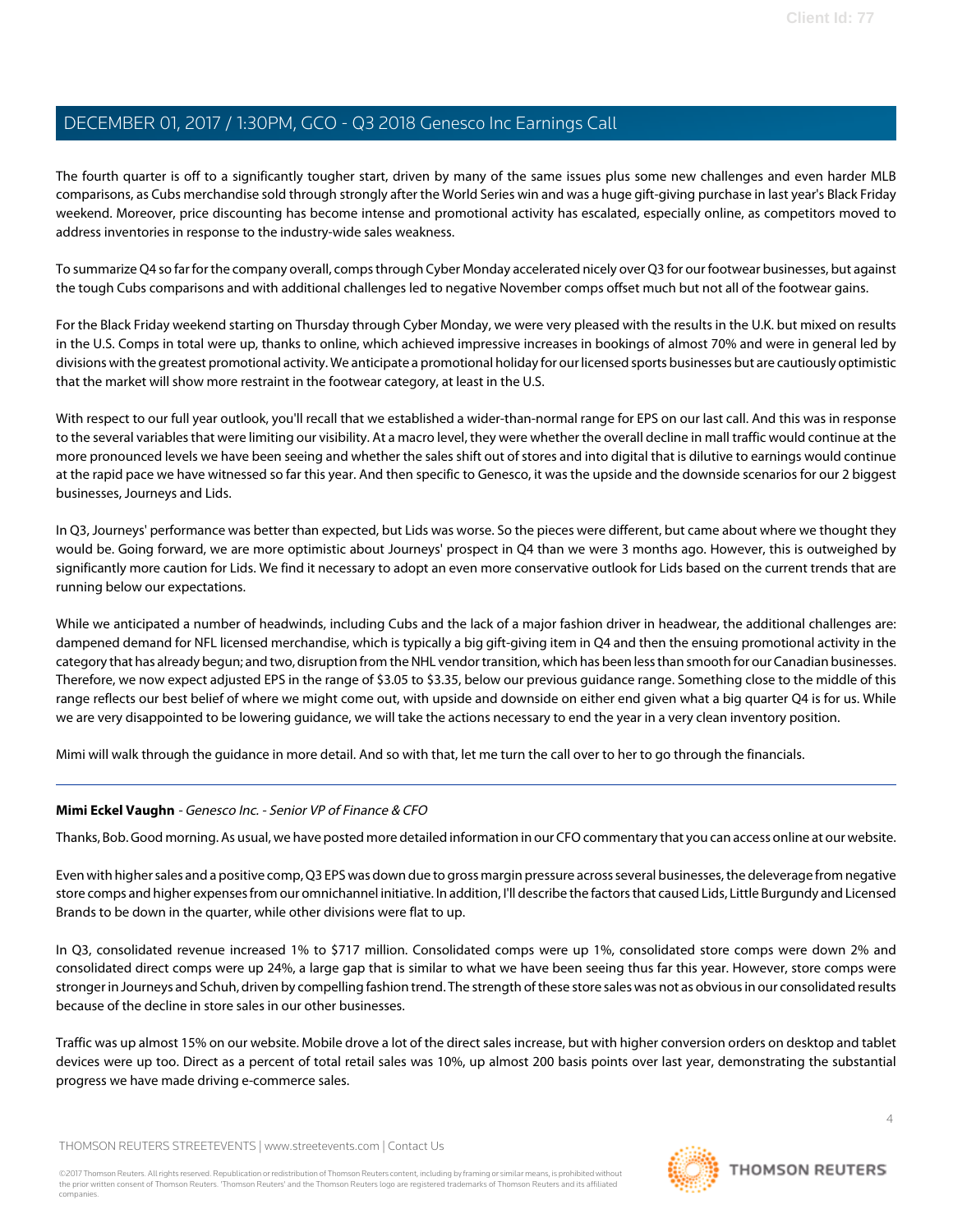Positive overall comps at Journeys and Schuh were offset in part by negative comps at Lids and J&M. Journeys' comps showed significant improvement from positive 1% in Q2 to positive 4% in Q3. The business performed well across the board, highlighted by year-over-year increases in traffic, in conversion and average ticket size, which was driven by higher-priced fashion athletic product.

Both footwear units and ASPs increased at Journeys. Fashion athletic products also drove higher conversion in Schuh's plus 4% comp, while strong increase in units more than offset lower ASPs from product mix differences. With limited interest in fall products until the weather got colder, Q3 store traffic was difficult for Johnston & Murphy, but better conversion and ticket size offset this to some extent, and comp was a negative 1%. Higher prices on select products at retail drove the better average ticket size and did not affect conversions.

Bob described the declines in MLB, NCAA and NFL and the lack of a strong headwear trend for Lids. As a result, Q3 store traffic was off double digits, and conversion was down too, leading to a negative 6% comp. Given the widespread challenges for Lids across leagues, both hat stores and Locker Room stores posted decline. On a positive note, dollars per transaction were actually better.

Now the gross margin. Q3 consolidated gross margin decreased 60 basis points to 49.4% with increased shipping and warehousing costs from higher e-commerce sales accounting for almost half of this decline.

Journeys' gross margin decreased 60 basis points from this and from lower IMOs on the newer fashion athletic product. Markdowns were roughly equal to last year's level demonstrating the health of Journeys' inventory.

Gross margin at Schuh was close to last year, down 10 basis points.

At J&M, gross margin was up 40 basis points benefiting from the retail price increases.

Lids' gross margin decreased 110 basis points due to the softness in sales and the systematic actions we took to keep inventories clean. We worked diligently to this end, and both the quantity and level of markdowns were greater in the quarter as a result.

Knowing with the vendor changeovers we would need to clear NBA and NHL product, we had built lower gross product margins in for these categories into our expectations. While these efforts were successful, markdowns related to soft sales took us to a level beyond our expectations.

Finally, challenges at retail drove much lower Licensed Brands' gross margin as well.

Now to SG&A. Total SG&A expense as a percent of sales increased 70 basis points to 45% with deleverage on rents and selling salaries from negative store comps and higher levels of digital and other marketing spend to stimulate sales and drive traffic to our sites and to our stores. While we've stepped up rent reduction efforts and this will pay nice dividends going forward, the impact is not yet showing up in our results. We've also talked about pressure from ongoing state and municipal minimum wage increases, and we saw this impact in both Journeys and Lids this quarter, which caused us to deleverage selling salaries.

In addition, we added store hours to a lesser extent as needed to manage the workload created from our direct business, like e-commerce, shipments out of stores and e-com returns.

Q3's net result was adjusted operating income of \$31.3 million versus \$40.9 million last year. Adjusted operating margin decreased 140 basis points to 4.4%.

Lids, Little Burgundy and Licensed Brands were down year-over-year. While we've discussed Lids and Licensed Brands, Little Burgundy, the branded retail business we acquired a couple of years ago in Canada, experienced losses related to the onetime conversion onto the Journeys system. Without this loss, Journeys Group profitability would have been flat. Prior to this conversion, Little Burgundy has exceeded our expectations since its acquisition, and post integration is back on track with much stronger top line performance.

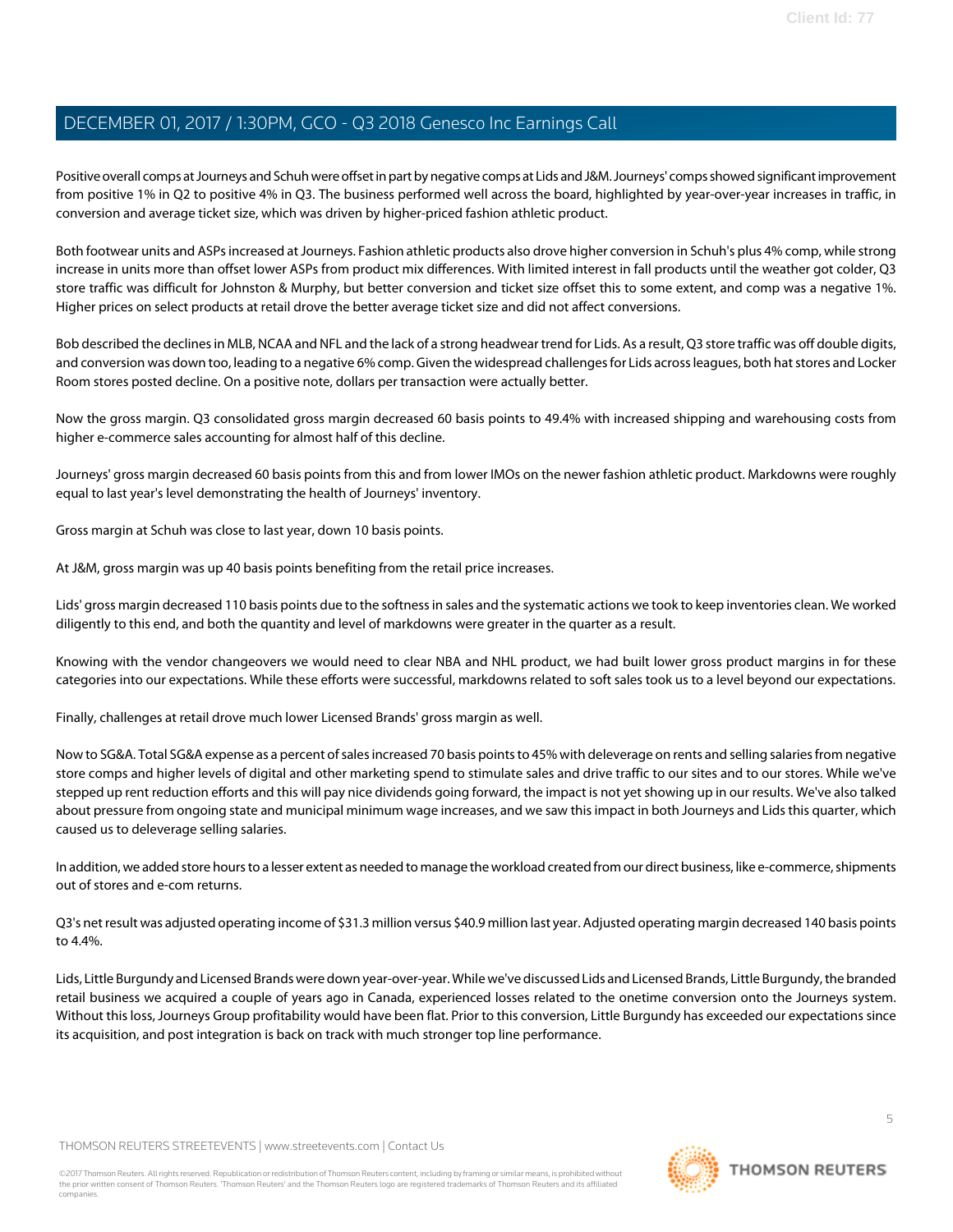We had expected EPS to be down in Q3 and actual adjusted EPS of \$1.02, which compares to \$1.28 last year, came in a few cents above our estimate and would have been higher without the impact of Hurricane Maria in Puerto Rico.

One final callout on the quarter. We recognized a goodwill impairment in the Lids Sports Group segment. In accordance with GAAP requirements, driven primarily by the sustained decline in our stock price this year, which has taken our market value below book value, we assess the value of goodwill as of the end of the quarter and determined that recognizing the impairment was required based on the applicable accounting standard. This is a noncash item and does not present any covenant or borrowing capacity issues under our bank credit facility. Most importantly, it does not reflect any change in our confidence in Lids' strategic position or longer-term prospects, despite the headwinds it is experiencing now.

Turning now to the balance sheet. Inventory is clean. Q3 total inventory was down 3% on a sales increase of 1%. Journeys' inventory was up 4% on a sales increase of 6%. Lids' inventory was down 11% on a sales decrease of 9%, as we took the actions necessary to address the sales shortfall. We are below plan for the year currently and hit our goal of being below last year's level this quarter. And we expect inventory to be below last year's levels at year-end as well.

Capital expenditures for Q3 were \$37 million, which is higher than usual due to the Journeys distribution center expansion, and depreciation and amortization was \$19 million.

Finally, we repurchased no shares during the quarter. \$24 million remains under the current \$100 million repurchase authorization.

Turning now to guidance for fiscal '18. We have improved the gap to last year's earnings in each of the last 2 quarters and expect to do so again in Q4 with the momentum in our footwear businesses in spite of the lower guidance. When the consumer has a reason to buy, we are able to capitalize on that opportunity as we did at Back-to-School and intend to do again over the holidays.

For the year, we anticipate total sales will be flat to up a little over 1% with consolidated comps, including direct, to be roughly flat ranging from down 1% to up 1%. By the end of the year, we plan to have opened 76 new stores, more than half of these in Journeys Kidz in Canada and the U.K. The rest are mostly fill-in opportunities for our more mature concepts in strong malls where we haven't previously been able to get the right rent deal. We plan to close over 150 stores for a square footage decrease again this year, although we will keep a store open with a short lease term if the rent deal is attractive, as Bob will explain, and so this number may change. The stores that we open will be far more productive than the ones that we close.

We expect gross margin to be down 70 to 80 basis points for the company in total for the year with more pressure in Q4 than previously anticipated. Gross margin compression from the new assortments should level off for Journeys in the fourth quarter when we anniversary the heaviest markdowns Journeys took to clear product due to the fashion shift. Lids will be more promotional in Q4 to address soft sales to be competitive in the marketplace and to keep inventories clean. Schuh will be more promotional as well.

With the low comp and higher mix of e-com sales, we expect SG&A expenses will delever in the 80 to 100 basis point range. We expect foreign exchange will benefit earnings by \$0.02 per share assuming exchange rates stay where they currently are, but given the uncertainty with Brexit, this could become a headwind.

So this all results in an operating margin percent that will be below last year's level, and our fiscal tax rate is estimated at 34.3%. We now estimate adjusted earnings per share for fiscal '18 to range from \$3.05 to \$3.35, down from a range of \$3.35 to \$3.65. CapEx will be in the \$130 million to \$135 million range, down from our original forecast as we have tightened spending in the back half. This includes the major expansion of the Journeys DC, which causes the elevated level of CapEx this year. We expect to have borrowings related primarily to this incremental CapEx and rent payments occurring in the 53rd week outstanding at the end of the year. We estimate depreciation and amortization at \$78 million.

Lastly, we're assuming average shares outstanding of 19.3 million for fiscal '18. This guidance assumes no additional share buybacks, but we can use repurchase availability opportunistically going forward.

Now I'll turn the call back over to Bob.

THOMSON REUTERS STREETEVENTS | [www.streetevents.com](http://www.streetevents.com) | [Contact Us](http://www010.streetevents.com/contact.asp)

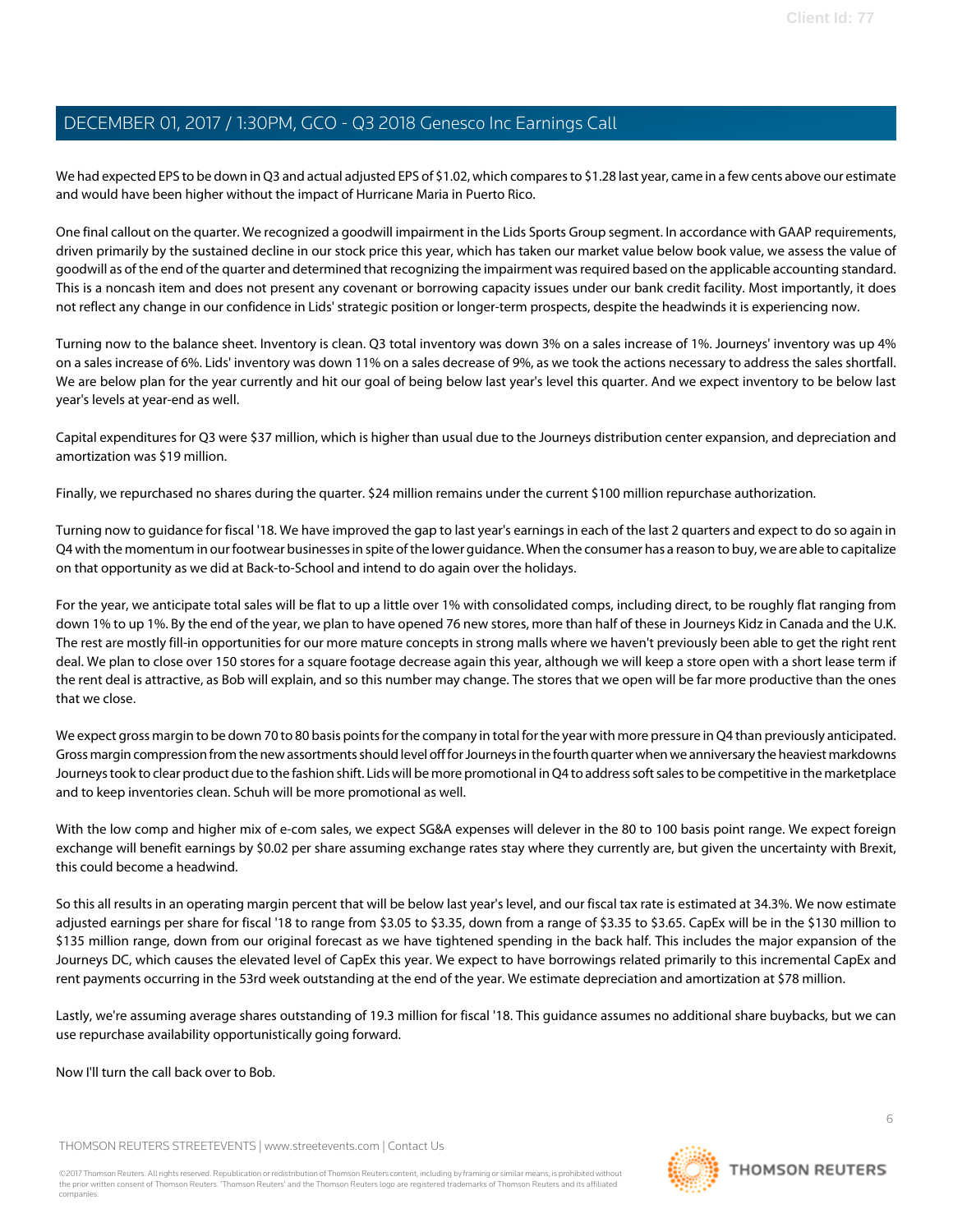### **Robert J. Dennis** - Genesco Inc. - Chairman, President & CEO

Thanks, Mimi. Before we move to Q&A, I want to provide an update on the important strategic initiatives we are executing. They are key to meeting the challenges in this changing retail environment and are aimed at both enhancing our profitability in the short term and strengthening our strategic positioning for the longer term. As a reminder, these initiatives are: first, reducing our real estate risk and rent expense; next, enhancing our in-store experience and driving traffic to our stores; third, building further our omnichannel and digital capabilities; fourth, strengthening the equity of our retail brands; and finally, managing capital spending carefully as we move into the new year.

So beginning with reducing real estate risk and managing rent expense, our store portfolio is in very good shape. In the U.S., around 35% of our doors are in A malls, 45% in B malls, 15% in C malls and the balance in street and other locations. So we have the least amount of exposure in the more challenged malls. And so with this backdrop, I want to address the issue of closing stores and the suggestion by many investors is that retailers like us should accelerate their pace of closings.

First, we don't believe that by closing stores, we transfer sales to other locations like some big-box retailers that are more destination driven. It is more likely we lose the sale to a competitor. We do believe sales transfer to our other stores in a situation where the whole mall closes. On top of this, the vast majority of our stores are profitable. So closing them wouldn't increase earnings, it would decrease them. I think what the Street sometimes doesn't appreciate or doesn't realize is that our 4-wall contribution in C stores is in the mid-teens, as high on a percentage basis as our A and B locations due to more favorable rent deals. And the average lease life in C malls is 3 years, and we're renewing usually for only 1 or 2 years upon expiration, most frequently with further rent decreases. So bottom line, we are making money in C locations, but we can exit in the short term if these malls deteriorate.

We've talked about the good success we're having with renewals and rent reductions, which have been a huge focus for us. We went out and visited with our major landlord partners and we understand each other's challenges, which is helping both of us reach solutions that we can both live with. To give an update, we have negotiated nearly 200 renewals this year-to-date and achieved in total a 16% reduction in cash rent or 9% on a straight-line basis. In renewal negotiations when rent does not adjust to meet our ROI requirements, we will close the store. But thus far, our landlord partners have worked with us.

With 250 to 300 leases expiring annually plus short-term renewal rollovers and store closings, we have the opportunity to favorably adjust the rent structure for almost 50% of our fleet over the next few years. An integral part of this strategy is to maintain flexibility, and with an average current lease life of 4 years, which continues to shorten, we are accomplishing that.

So next, we're enhancing our in-store experience and doing all we can to drive traffic to brick-and-mortar locations. We view our stores as strategic assets and critically important to delivering the omnichannel experience. The 2 most important dimensions here are our store employees and our store environment. So we continue to invest in both to ensure that we are providing a compelling and differentiated in-store experience for the millions of customers who cross our lease lines every year.

When Aston Market researched about what makes the Journeys store experience unique, customers are quick to call out our employees. Second only to fashion, our people are their favorite thing about our stores. Journeys employees are fashion ambassadors, who we encourage to be themselves, unique in how they dress and how they interact with shoppers. They provide an outstanding full-service shopping experience giving customers advice as a fashion authority and making the in-store interactions memorable and fun.

Employees tell us Journeys is a great place to work, measured by a record number of applicants for holiday hiring. We invest continually in employee engagement and training, currently with some of the best training programs we've ever offered. Our employee engagement surveys give us insight in how we can strengthen the already powerful Journeys culture and build on the strategic advantage.

Over at Lids, we're testing a new store design in a handful of locations. The updated look and feel features cleaner product presentation, narrower assortments with more of a showcase orientation and a larger emphasis on interactive experiences, such as custom embroidery. It's still very early, and we'll need to analyze the results over a longer period of time, but the first indications are encouraging, highlighted by increased traffic and higher dollars per transaction with the embroidery add-on.

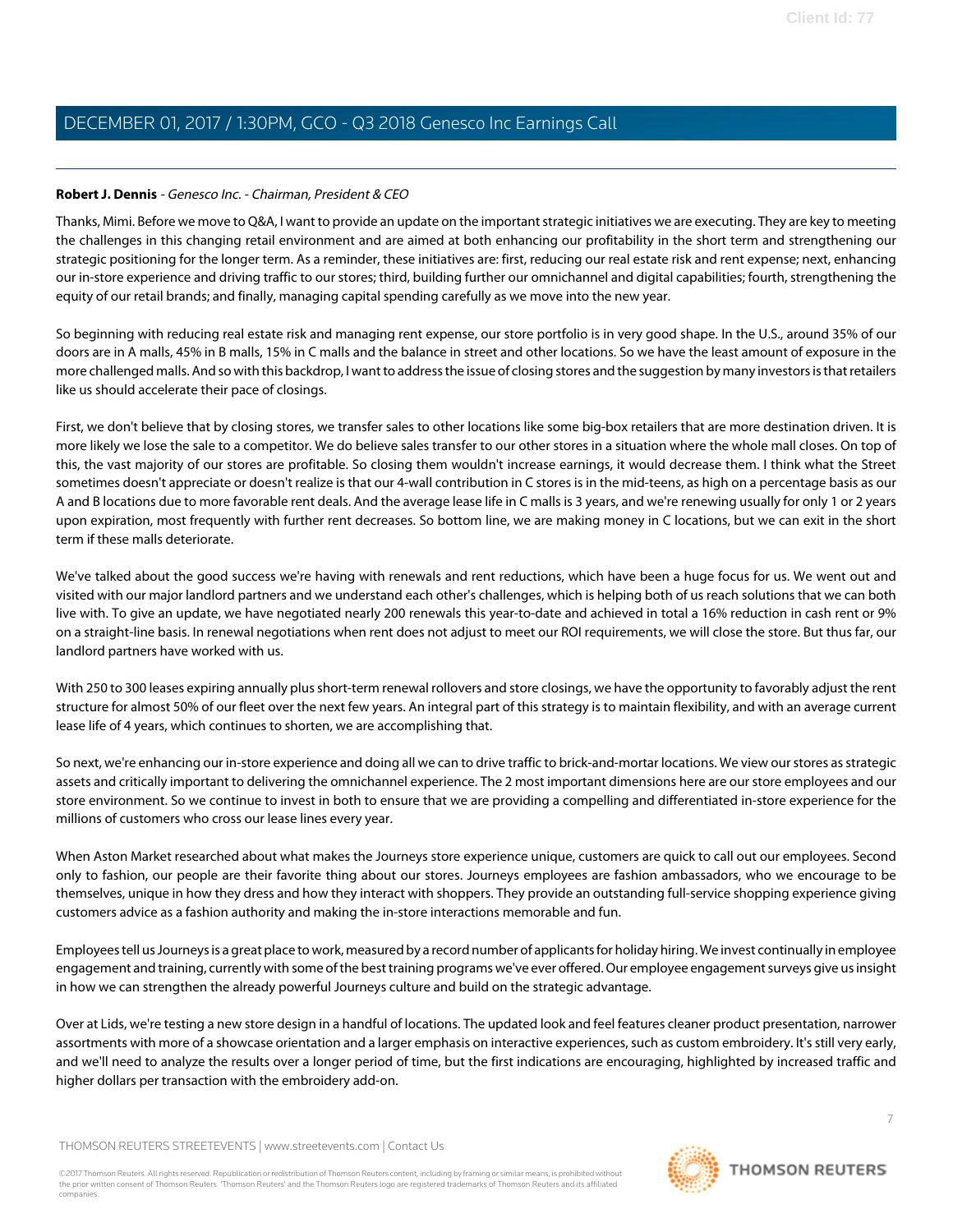J&M recently debuted its newest flagship store on the corner of Madison Avenue and 52nd Street. The team is very excited about this site, as it sits in the heart of an emerging men's shopping district in Midtown Manhattan surrounded by terrific co-tenants and only 2 blocks from where J&M operated a successful flagship store for many years. This store showcases the latest design format with upgraded presentation materials and enhanced display functionality to better support both our footwear offering and expanded apparel categories. We'd love you to stop by this store if you are in that area.

And further on stores, it is apparent that the growing number of online returns are becoming a pain point for e-tailers evidenced by recent alliances formed with brick-and-mortar partners for the drop-off of returns. Consumers have been voicing their preference for these more convenient return options. So one advantage of having a large store footprint is that much of the U.S. population lives within a few miles of our Journeys and Lids stores. For example, most of the online sales that end up being returned at Journeys or brought to a physical store rather than being shipped back, providing us with an opportunity to convert the return into a sale once these customers are in our stores, something we are successfully doing more than 50% of the time thanks for the good work of our compelling store associates.

And then finally, we have proven abilities to drive traffic into our stores and onto our websites and to give you some examples for the Q4 critical holiday selling period, we're investing in targeted digital campaigns and more catalog drops for Journeys. We will increase the number of e-mail campaigns by sending almost 70 million more messages and increasing the number of catalogs dropped by 30%, which means several million more books. These actions are even more pressing for Lids and include an almost 25% increase in media spend, focused largely in the areas of social, paid search and affiliate marketing.

As a result of intensive efforts to collect e-mail addresses for the loyalty access pass with the Lids app and in-store initiatives, Lids' list size should be almost 70% larger by year-end, allowing Lids to touch millions more qualified customers. Specific efforts aimed at driving traffic to Lids stores include local inventory ads, in-store only events and offers such as free customization and bounce back coupons.

And then finally, we are building out our omnichannel and digital capabilities. Since we last spoke, we have continued to invest in these initiatives across all our companies. Schuh is a frontrunner and currently enjoys the most robust capabilities, including collecting -- collect within 1 hour guarantees, second reserve with a 20-minute response time, mobile checkout in stores and the use of a mini-distribution center to extend the cutoff for next day delivery. Most recently, Schuh launched a new web platform that is faster and offers quite a bit more functionality.

For Lids, the implementation of a new order management system brings us closer to complete buy online, pick-up-in-store capabilities. With this new offering, we have seen an increase in customers who want immediate pickup and elect to come into the store instead of having products shipped, reinforcing the need-it now mind-set of the customer and their willingness to make the trip to the store to get it. We have also upgraded Lids' online embroidery to more closely mirror our extensive in-store capabilities, adding another level of customization to the digital shopping experience.

And across all businesses, we put big focus on optimizing the mobile experience, since nearly 80% of traffic to our website now comes in through mobile. Digital has unlocked exciting possibilities that were never before available to our customers and will allow us to differentiate the experience we are able to offer.

Fourth, our focus on social media is paying dividends with increased engagement and increased fan followership. As an example, Journeys has partnered this holiday with Instagram and YouTube influencers to promote the hottest styles in footwear and accessories. This content will come to life across earned and paid media channels in the digital world in places like display ads and in the physical world in places like in-store signage as well as in our influencers' social circles. Similar campaigns are being conducted in our other retail brands.

And finally, we are managing capital spending carefully as we move into the new year. In fiscal '19, CapEx will come down meaningfully and be much closer to depreciation levels. We will have anniversaried the Journeys DC expansion project, spending will be limited to only a few new store openings where the opportunities are compelling and with the shortening lease terms, we should see less renewal capital spending as well.

Let me conclude, as I usually do, by saluting our employees for their hard work, talent and dedication, which we see quarter after quarter, but which we're especially appreciative of in this, the busiest of quarters. And I particularly want to recognize our employees in the areas that were hit so hard

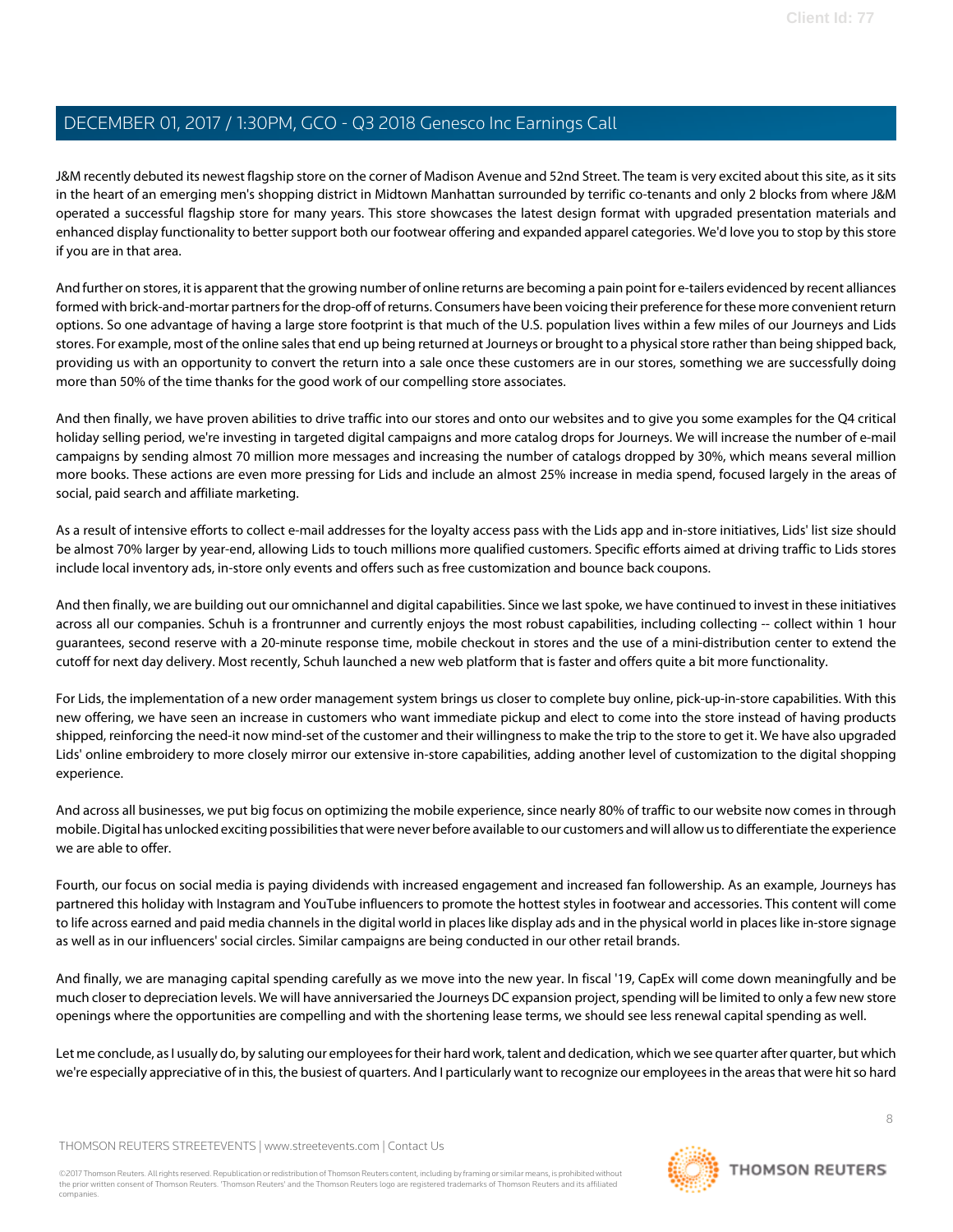by the hurricanes. In Texas, in Florida, and especially in Puerto Rico, many employees who are dealing with devastation in their personal and family lives, have still managed to do what it takes to get our stores back up and running as quickly as possible and to serve customers who needed to replace items they may have lost in the storms. I'm so gratified to witness that level of dedication. But I've also been amazed by the tremendous outpouring of support across the company, including from employees in Canada and the U.K. as well as all the U.S. divisions for their fellow employees, who are affected by the storms. We are truly fortunate, and I'm very proud to have such a great group of colleagues. My thanks to all of you for what you continue to do for each other and for Genesco. Happy holidays to everyone. And we look forward to talking with you next time.

And with that, operator, we're ready for questions.

# **QUESTIONS AND ANSWERS**

#### **Operator**

<span id="page-8-0"></span>(Operator Instructions) We will go first to Pamela Quintiliano with SunTrust.

#### **Pamela Nagler Quintiliano** - SunTrust Robinson Humphrey, Inc., Research Division - MD

So I had -- if I could sneak in 2, because I think one, you're probably not going to answer it. But footwear, the first one, just, how sticky do you think current trends are? So not asking the brands and all that, but just based on what you've seen historically, how many more quarters do you think we could potentially get out of it? And then turning to Lids, there's obviously a lot of moving parts there, a lot beyond your control. It sounds like you're going to be aggressive with the promotions, reflecting what you're seeing from some online competition, you mentioned a lot of the marketing and outreach you're doing. Can you just talk us through what's incrementally new year-over-year for fourth quarter? And if there is anything that you moved around or shifted the timing of reflecting the recent trends that you saw in the marketplace?

#### **Robert J. Dennis** - Genesco Inc. - Chairman, President & CEO

So on Journeys, Pam, we're very happy with the assortment, as we said in the prepared remarks. We think that we are very good for holiday season. We think we are very good for spring, which were at this point heavily bought for. And then beyond that, I think we will probably give you more visibility on the next call. But we feel like this is looking like what we have seen in the past with Journeys. And as you know, in the past, when we come through a fashion cycle, we get a 2- to 3-year run. And so we're in the early stages of that. And we'll see if that plays out. But we'll give you more color in another few months. On Lids, the big surprise for Lids is really football. The Cubs were a huge event for us last year. And so we knew about that, and it's something we planned for. It's just been very well documented that the NFL has hit speed bumps, and you can measure it by TV viewership or merchandise sales. Other retailers have reported out on this. And so we faced headwinds in the category. And some of it's team-based, most notably with the challenges faced by the Dallas Cowboys. We're very happy they won last night. And last year, they were strong playoff contender, and they're, obviously, a very, very popular team nationwide. But this is really an overall thing. So beyond teams, overall the NFL trend is broadly hurting our sales across all teams in general. And this is something we did not expect to see. We also lack a fashion driver in our headwear business. And so we are working with our vendors to address that. We've had fashion drivers come and go over the past 16 years that I've been in the business, and I don't think there is a reason to not expect another one. We just don't have visibility at the moment. And so we're working with the vendors. We are testing many things to see what might get some grip, but right now we don't have any visibility on that. And then the other thing in the quarter, which we called out is the NHL licenses are in transition and that has led to some supply chain disruption. And so while the impact is de minimis in most of the U.S. markets, it's a pretty major headwind, as you might imagine, in Canada. And again, we believe the vendors are going to be able to support us better than they have and we are hoping that in the future that they sort of iron out the transition, so we're hopeful this is just a one-off. And then finally, for Lids, the other headwind for them has just been the traffic in the malls. It's the most impulse oriented of our businesses, and the reality of the traffic trends in the mall are there for us to work on. And as we noted, what we're doing is taking a lot of initiatives to try and make sure that our core customers, particularly the heavy buyers of headwear, are aware of what's new in the stores, and social media is an important medium for getting that information out. So we're kind of disappointed where things are. We think a lot

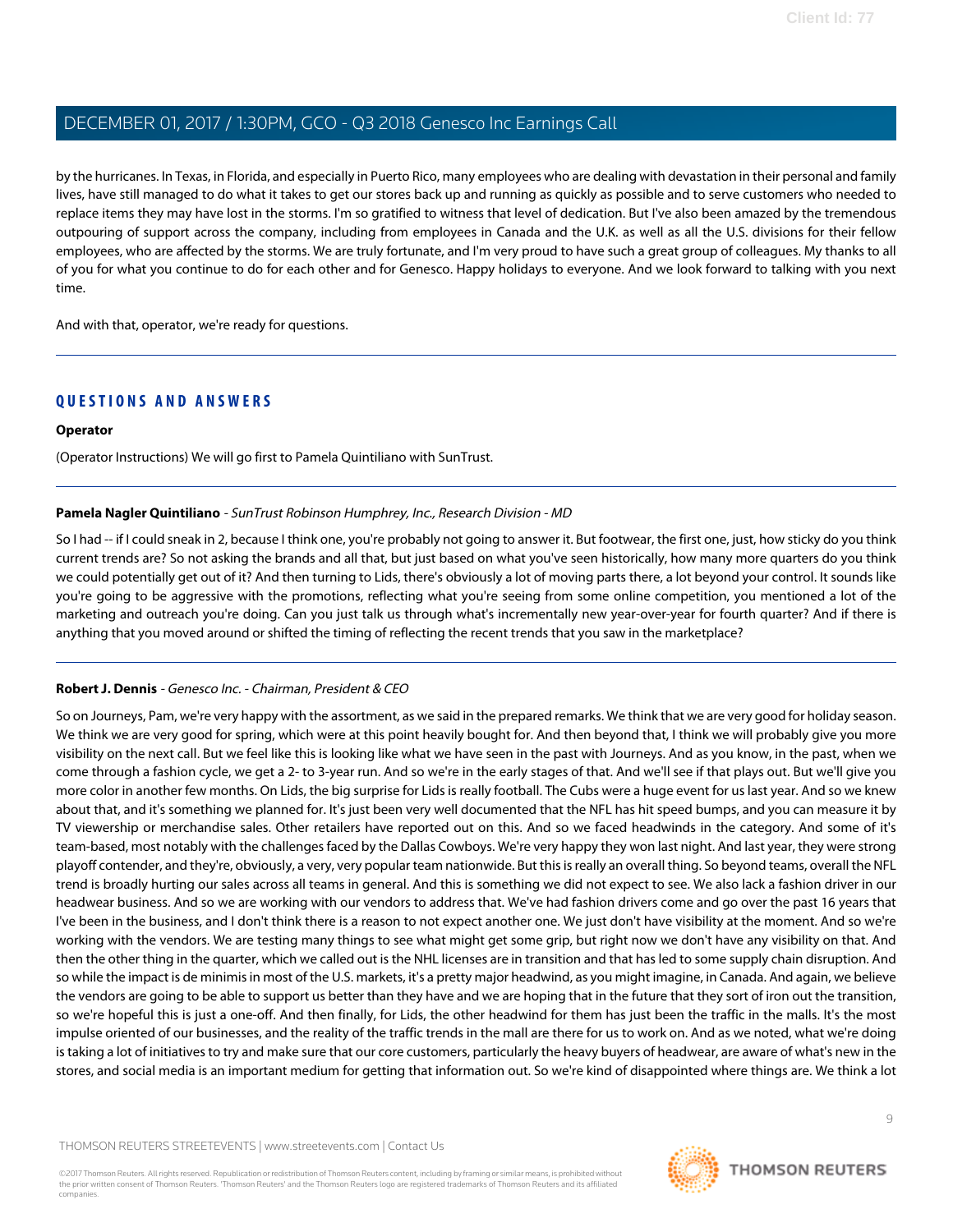of it is hopefully temporary. The issue -- the very near-term issue is no one in the industry saw the NFL thing coming and so everybody was bought for a much more robust year. And so with sales off as much as they are, we are already seeing discounting in the market. And so when we thought about what our fourth quarter outlook is, we had to anticipate that there would be margin pressure, especially in that category due to the trends. Mimi, anything?

### **Mimi Eckel Vaughn** - Genesco Inc. - Senior VP of Finance & CFO

No, I think that covers it.

**Robert J. Dennis** - Genesco Inc. - Chairman, President & CEO

Okay.

### **Operator**

<span id="page-9-0"></span>We'll take our next question from Erinn Murphy, Piper Jaffray.

# **Erinn Elisabeth Murphy** - Piper Jaffray Companies, Research Division - MD and Senior Research Analyst

I guess, I have a couple as well. I mean, first on the operating margin for Journeys, you reported a solid mid-single digit comp, but it's the eighth consecutive quarter, where you've had op margin declines. I think Mimi, you called out there was a little bit of impact from Little Burgundy, so ex that it would have been flat. But, I guess, bigger picture, curious what you need to see though on a top line to see margin expansion for Journeys going forward. Is that possible just given where we are in the fashion cycle? And then, Bob for you, just -- you mentioned that U.K., you're planning to be more promotional at the Schuh division in the fourth quarter. What's really driving that?

# **Mimi Eckel Vaughn** - Genesco Inc. - Senior VP of Finance & CFO

So Erinn, just to begin to talk about Journeys and what happened in the third quarter, I think if you uncover that 4% comp, first of all, exactly what you've called out, the Little Burgundy conversion is what caused the drag on the Journeys Group profitability. This is a onetime thing. We got them onto our system. We're up and running and feel really positive about their business. So that should not be a factor going forward. When you look at the 4% comp, that is split between a little less than a 3% comp within the stores and a very strong double-digit comp online. And in the quarter, we need about a 3% comp to be able to leverage and we anticipate that in the fourth quarter, in particular, that we will have a chance to do that. We have a much bigger opportunity on sales. There is much more opportunity to leverage the fixed expense, both on rent and to manage selling salaries in a way that in the fourth quarter, we anticipate that Journeys' comp not only will be stronger, but the ability -- the store comp will be stronger, but the ability to drive profitability to the bottom line will be higher there. When the rent reductions that we have been achieving begin to kick in, what needs to happen here is really a resetting of the overall cost base within the store cost structure. So that's what we're working hard on is to bring down rent expense, reset the cost structure by things like, we've recently renegotiated our carrier contract. So overall, shipping expense will be going down for us as well. And all of these actions will put us in a position where we are better able to leverage overall comp within the stores.

# **Robert J. Dennis** - Genesco Inc. - Chairman, President & CEO

On Schuh, I don't think I said we were going to have increased promotion in Q4. What we did say is they were year-over-year a little more promotional over Black Friday. We will continue to seek to be a full-priced seller, only taking the markdowns on slow movers until the market forces us to do something different. And so right now, we're in wait-and-see mode. As you know, in the past couple of years, it has gotten more promotional in the U.K., as we reported out. And so we are alert to the fact that if that happens, we need to join the fray. But it is our intent to focus on being a



**THOMSON REUTERS**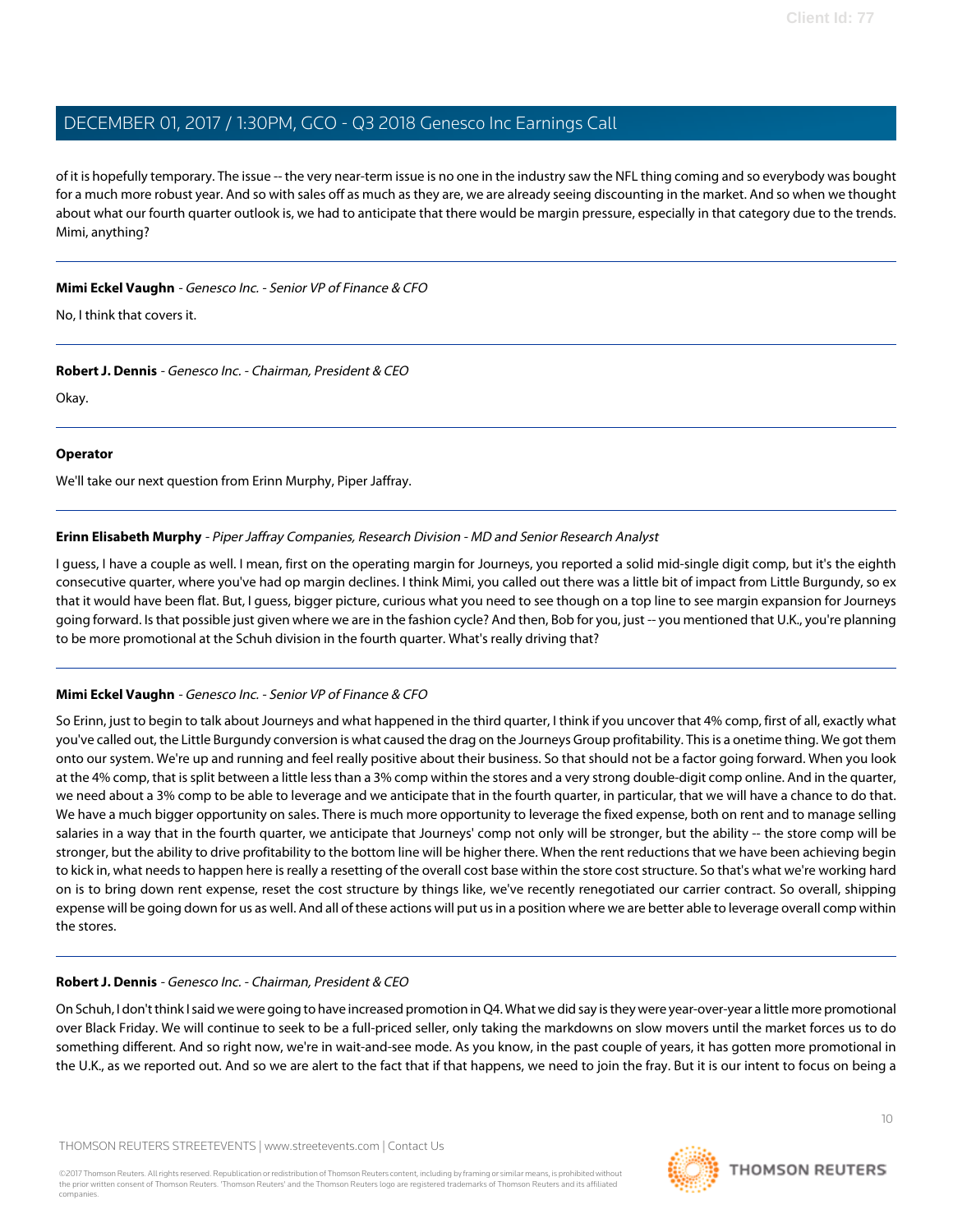full-price seller until forced to play otherwise. If we play otherwise, we think we learned a great deal about how to promote in order to get maximum gross profit dollars out of a more promotional position. But we're going in as a full-price seller.

#### **Operator**

<span id="page-10-1"></span>We will take our next question from Steve Marotta with CL King and Associates.

### **Steven Louis Marotta** - CL King & Associates, Inc., Research Division - Senior VP of Equity Research & Senior Research Analyst

Endeavoring to unpack the NFL just a little bit. Could you please discuss the percentage of sales at Lids that was related to the NFL in the second half of last year and then in the first half of this year, which I assume is relatively de minimis, but it would still be a helpful number? And then what you expect it to be in the second half of this year? Again, as a percent of the total Lids sales, what NFL was related to? And because everyone else had 2 questions, my follow-up is what percentage of sales at Lids originated in Canada?

# **Robert J. Dennis** - Genesco Inc. - Chairman, President & CEO

Bad behavior is contagious. Steve, on the -- I'm not sure we're going to disclose -- Mimi is looking for some numbers down to the level of -- by quarter. I'll give you some color on it.

# **Mimi Eckel Vaughn** - Genesco Inc. - Senior VP of Finance & CFO

It's our #1 vendor in the fourth quarter.

# **Robert J. Dennis** - Genesco Inc. - Chairman, President & CEO

It's -- no surprises. It's the #1 league for business in the fourth quarter, especially in our Locker Room stores. Over the course of the year, it's in --NFL sits in the -- somewhere in the 10% to 15% range, but it is heavily weighted to the fourth quarter. And you're right, it's de minimis in the second quarter. And really the only thing that shows up in the first quarter is the Super Bowl. So it really is a third and fourth quarter event. I forgot your other question. Oh, what percentage comes from Canada? Was that in Lids?

# **Mimi Eckel Vaughn** - Genesco Inc. - Senior VP of Finance & CFO

In the Lids, yes. In Lids, it's about 15% of overall sales come from Canada.

#### <span id="page-10-0"></span>**Operator**

We'll take our next question from Laurent Vasilescu with Macquarie.

#### **Laurent Andre Vasilescu** - Macquarie Research - Consumer Analyst

Do you have any high-level thoughts on the number of store openings and closures for next year and by banner? And can you discuss a little bit more in detail any recent traffic patterns you're seeing between A, B, C mall locations?

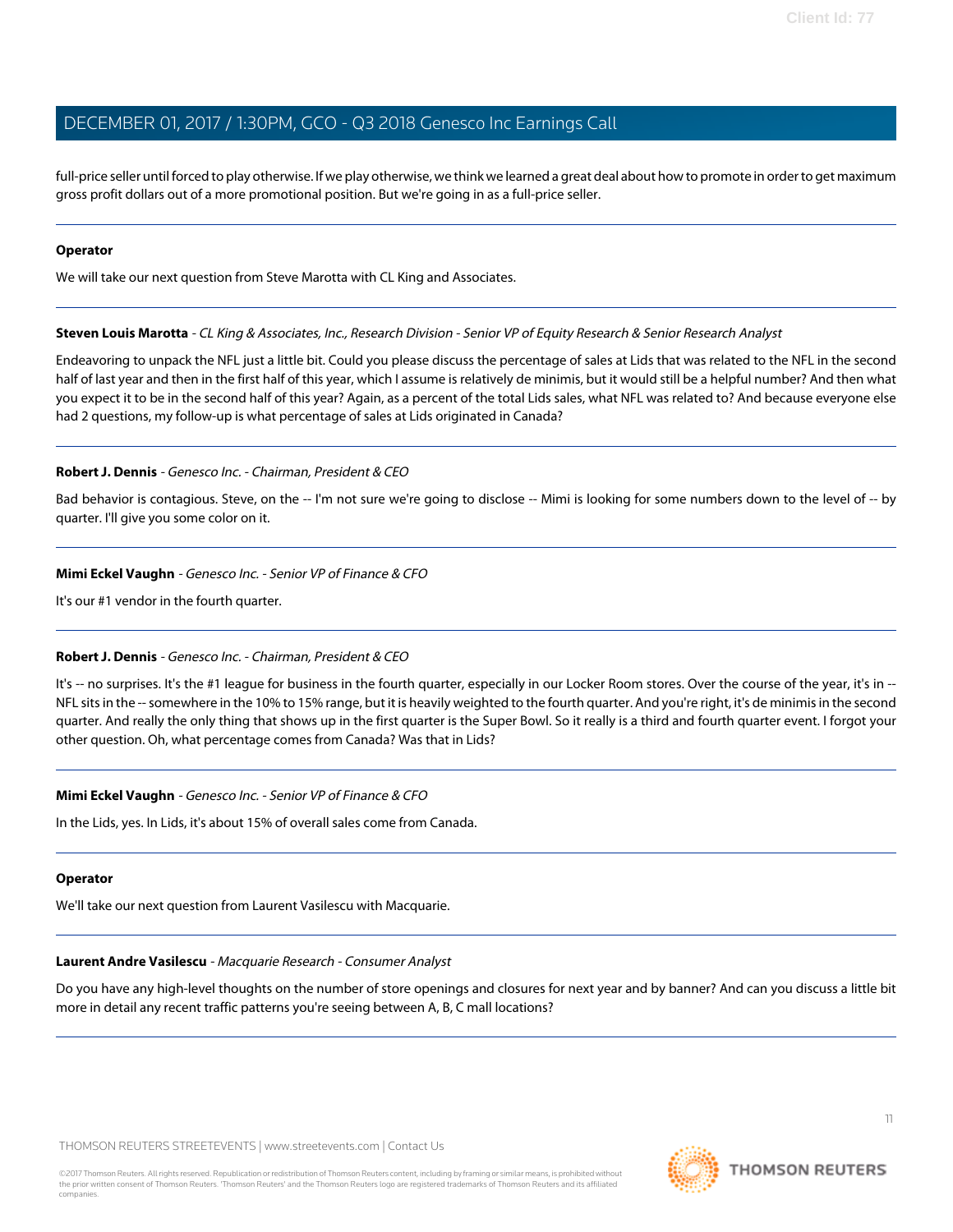#### **Robert J. Dennis** - Genesco Inc. - Chairman, President & CEO

Yes, at high level, the themes are, we will probably close fewer stores than investors might anticipate. And the reason for that is that in our prepared remarks, we described a dynamic that when we go to close a store that is underperforming, a landlord, especially in a C-level mall, will come up with a rent deal that allows us to make money and so we will roll it over for one more year. But as you can imagine, there is a level at which even free rent doesn't ring the bell. And so a mall can decay to the level where we have no choice but to close. And so that's kind of the rough pattern. So that's on closures. On openings, we still have, we believe, important runway in the Journeys Kidz concept. As you know, the Kidz footwear business has gone through a consolidation as Stride Rite closed a lot of their doors. And we're just finding that, that concept resonates. As you can imagine, with kids going to the store is a little more important because they have a sizing issue. And our service model there is very focused on sizing the kids correctly. So that's more of a reason for having a weighting towards a store-based concept. And then beyond that, we have got really opportunities that have shown up heavily in A centers for us to bring in most notably the Journeys concept into malls where we have really never been getting an opportunity, and that's just another measure of what's going on in the world of store consolidation. So we are finding opportunities to not only go into these malls but to go in with the right kind of rent deal to be very productive and very profitable. And so we're taking advantage of those. So that's sort of at 30,000 feet how we're thinking about it. And then on the call in 3 months, we'll give you specific numbers because we will have finished our budget by then. Last thing I'll highlight, which we also mentioned, is we think capital will -- is going to continue to come down because on most of these short-term renewals, we really do what is necessary to keep the store open for another short while, which is more of a maintenance kind of CapEx than necessarily a full store rebuild. And so that is helpful to the cash flow aspects of the business.

#### **Operator**

We'll take our next question from...

### **Robert J. Dennis** - Genesco Inc. - Chairman, President & CEO

Well, just on the traffic patterns between the different malls, for a while, we were seeing traffic patterns -- first of all, it's down everywhere, although in Back-to-School with Journeys, we saw a nice pop. But if you take averages over the course of the year, all levels of malls are down, and it is a little more pronounced as you go down into the -- deeper into the mall universe, with the Cs being the worst.

#### <span id="page-11-0"></span>**Operator**

We'll take our next question from Jonathan Komp with Baird.

#### **Jonathan Robert Komp** - Robert W. Baird & Co. Incorporated, Research Division - Senior Research Analyst

Just want to follow up more on the Lids outlook. In comparing the fourth quarter comps guidance versus what you gave a couple of months ago, it looks like kind of about a 400 basis point reduction. I was just curious, can you clarify is that entirely related to the NFL? I think that implies the NFL down in order of like 20%-ish. So I just wanted to maybe clarify that is the first question.

#### **Robert J. Dennis** - Genesco Inc. - Chairman, President & CEO

Yes, that's -- you've got -- it is heavily weighted towards the NFL. And that is sort of the order of magnitude of the problem.

#### **Mimi Eckel Vaughn** - Genesco Inc. - Senior VP of Finance & CFO

Yes, I think that's right. There is a little bit in there for hockey, but the preponderance, because the overall NFL product for gift giving and the fact that we are in the season is the strongest part of our business.

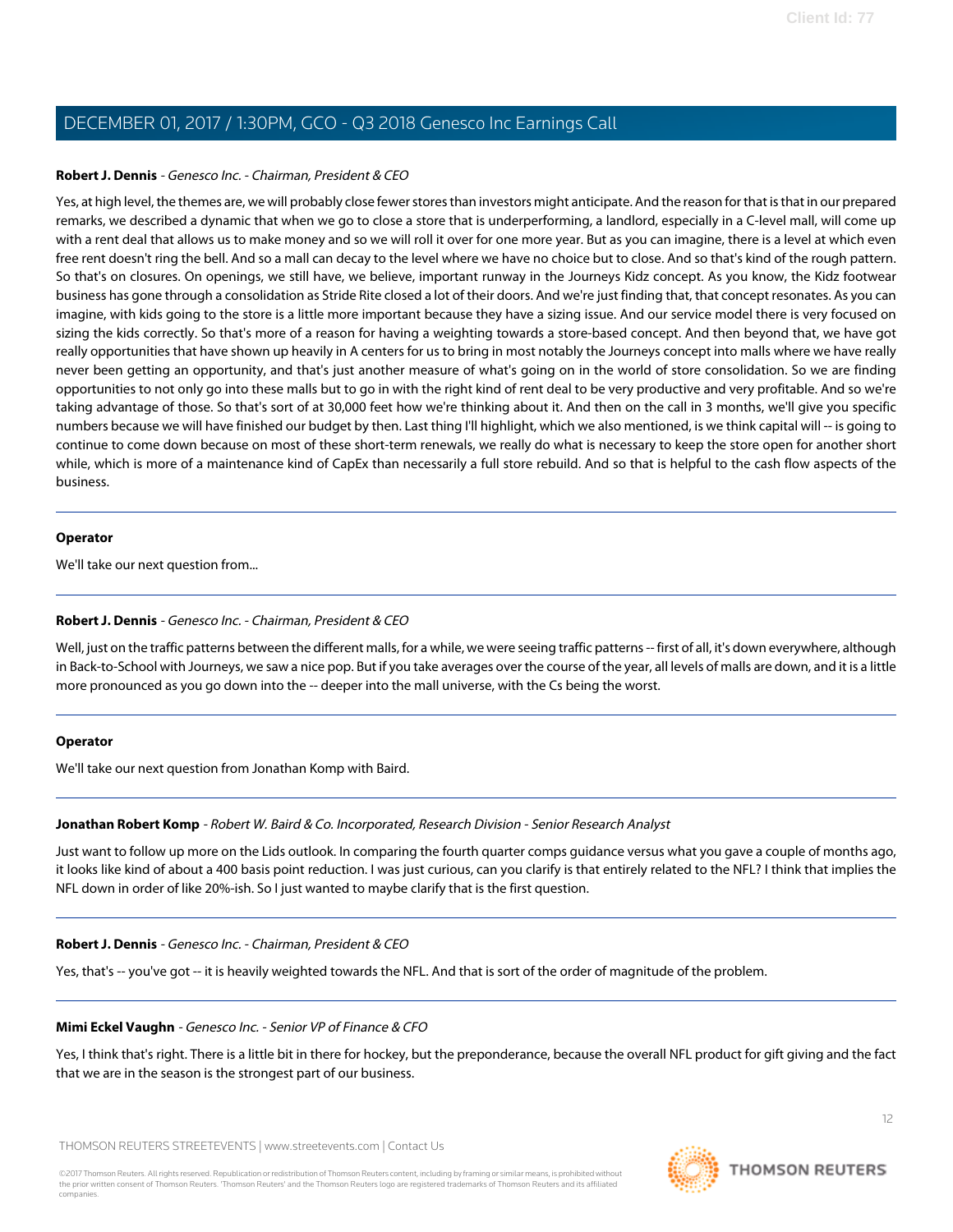#### **Operator**

<span id="page-12-1"></span>We'll go next to Sam Poser with Susquehanna.

#### **Samuel Marc Poser** - Susquehanna Financial Group, LLLP, Research Division - Senior Analyst

I guess, on the Lids group business, last year, Lids had a good year and you bonus-ed -- or maybe it was the year before, when you sold the Team Sports business, you provided an additional incentive comp for the sale of that business. Now...

#### **Robert J. Dennis** - Genesco Inc. - Chairman, President & CEO

It was 3 years, right?

#### **Samuel Marc Poser** - Susquehanna Financial Group, LLLP, Research Division - Senior Analyst

Two years ago. With the write-down of this business now, how does that impact -- how is that impacting -- how are you going to handle incentive comp or the bonus comp there with this because...

#### **Robert J. Dennis** - Genesco Inc. - Chairman, President & CEO

Sam, you're mixing apples and oranges. The business we sold, none of that goodwill is in this. That goodwill got addressed when we sold the business. So the goodwill we are discussing in the current impairment is all related to Lids retail, not Lids Team Sports.

#### **Mimi Eckel Vaughn** - Genesco Inc. - Senior VP of Finance & CFO

And just to clarify, Sam, that really is an adjustment on the balance sheet. Basically, we look -- we do a market cap test, and you've seen our stock price, it's at levels that are well below historical levels. And when the carrying value of Lids almost equals the market cap of the entire company, what the accounting standard calls for is an adjustment on the balance sheet to the goodwill, which is an intangible asset. So that's really what ended up happening, and we flowed that through the income statement for GAAP purposes. And so it is a noncash issue. It's an adjustment to just account for the overall carrying value given where we are currently -- our stock price is currently trading.

#### **Robert J. Dennis** - Genesco Inc. - Chairman, President & CEO

And it doesn't enter the bonus equation. It's a separate item.

#### <span id="page-12-0"></span>**Operator**

We'll go next to Janine Stichter with Jefferies.

#### **Janine M. Stichter** - Jefferies LLC, Research Division - Equity Associate

I'm just curious if you could talk a little bit more about boots at Journeys. It sounds like they got off to a slow start in October, but you're seeing some better trends now the weather has turned. Just curious kind of what's embedded in your guidance up against some easy compares last year when I think you cut orders and left some money on the table. And also on the IMU pressure from the fashion athletic, can you just give us a sense of how important the fashion athletic business is in 4Q relative to 3Q as boots become a bigger part of the mix versus 3Q?

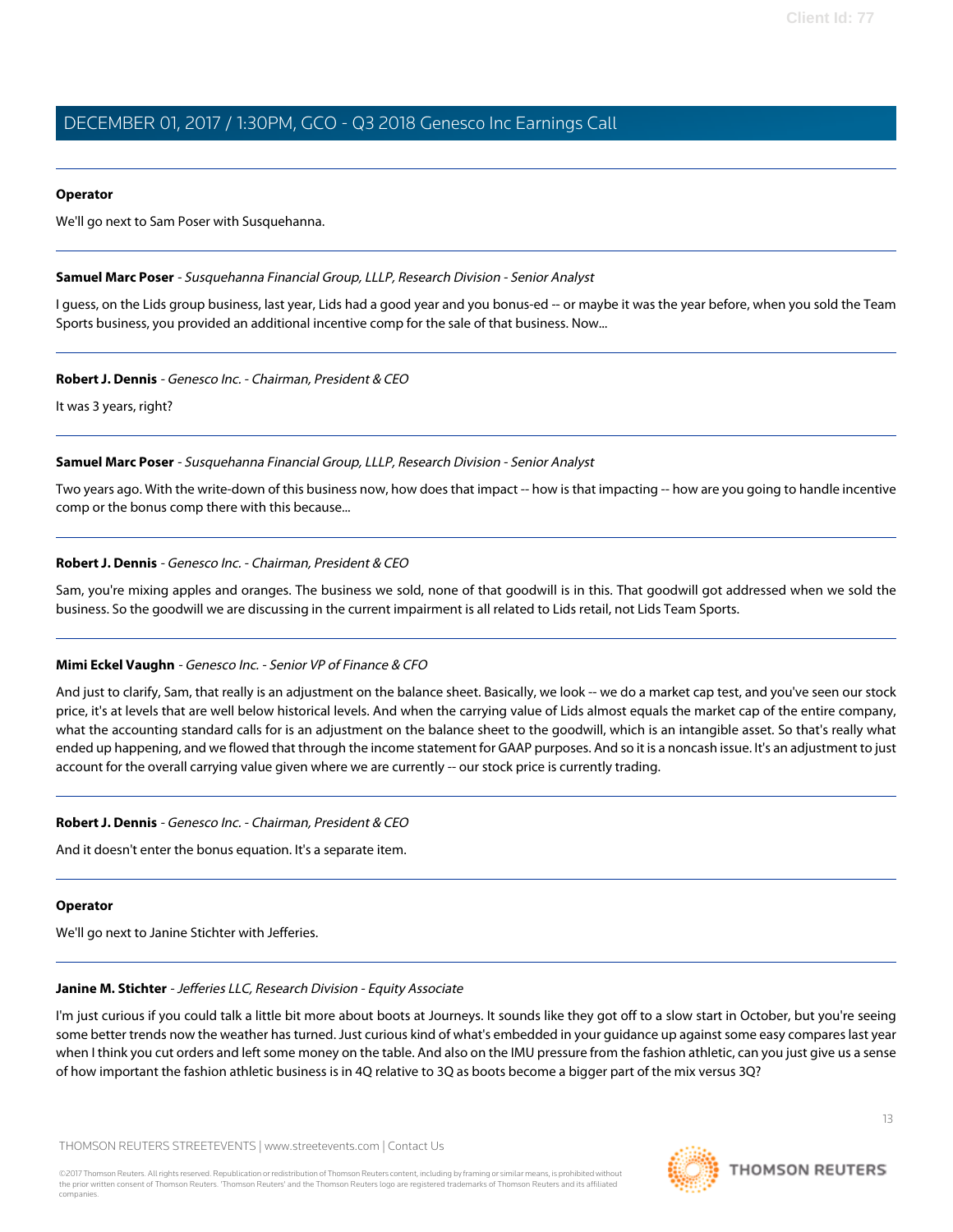### **Robert J. Dennis** - Genesco Inc. - Chairman, President & CEO

Yes. And so on cold-weather products, you've got it about right. At Journeys -- and by the way, throw in all our businesses that have cold-weather products, Johnston & Murphy and Lids. It was warm through like the last week of October then when it got cold, you could just -- it was like throwing a light switch and all of a sudden we started to sell through nicely. And you remember correctly from last year, it didn't get cold early enough and the whole market got promotional and we joined in. And so to play -- we played an appropriate level of defense and liquidated a bunch of our boots, which only in retrospect when you looked at how the rest of the year played out, we recognized that had we not, we would have had some more boots to sell at full price. But 20/20 is -- hindsight is 20/20, so the team did exactly the right thing. So this year, we feel like we're off to a good start, and we think that when we start to anniversary the period where we didn't have an adequate supply last year that we'll be in very good shape. The IMU pressure from fashion athletic product, that's in our guidance. So it's more important in Q3 than it is in Q4, but it's a factor that we have it in the numbers.

### **Mimi Eckel Vaughn** - Genesco Inc. - Senior VP of Finance & CFO

Yes, that's right. The fashion athletic product as a percentage of our sales in the fourth quarter is considerably less. Boots are really the big product that sells in the fourth quarter. And typically, our boot IMUs are lower than our athletic in general. And so this year in the fourth quarter, we actually don't anticipate any gross margin pressure. Last year, we were clearing product in order to address the fashion shift. And this year, we've substituted some of that lower IMU for the markdowns we took. So we're actually expecting that we will be in good shape from a gross margin point of view this year in Journeys' 4Q.

### **Operator**

<span id="page-13-0"></span>We'll go next to Scott Krasik with Buckingham Research.

# **Scott David Krasik** - The Buckingham Research Group Incorporated - Analyst

One for Mimi, one for Bob. So just if you look at the last 10-K rent expense, I think was a little over \$270 million, a little over 21% of sales. Is that trending similarly for this year? And then should we just take a 9% reduction to that for next year? Is that the right way to think about it? And then Bob, I know you don't talk about profitability of Lids Locker Room, but just given some of these numbers, specifically the skew to NFL, is proof-of-concept an issue here? And how do you think about that longer term?

# **Robert J. Dennis** - Genesco Inc. - Chairman, President & CEO

So yes, Locker Room does run a higher percentage of NFL than does the headwear stores, you're right on that. We are not drawing a line on this event, where suddenly interest in the NFL plummeted and everybody ended up long inventory and had to discount as an indictment of the concept to be honest. I mean, it is one of the risks in the business, and so it's a consideration. But what we are going to be waiting to see is what happens when people have learned -- first of all, what does the NFL do to try and rejigger their business model to get viewership and interest rebooted? And then we are continuing to operate the business and we will be buying it next year to what we think is the right-sized amount of NFL. So we think -- we are hopeful that it is a onetime event that is related to the fact that everyone is just over-inventoried on NFL.

#### **Mimi Eckel Vaughn** - Genesco Inc. - Senior VP of Finance & CFO

Yes. So Scott, in terms of our rent expense, I think the way you have to think about it is that we've got renewal cycles on a portion of our leases that come up every year. And so we've got in the neighborhood of 300 to 350 leases expiring each year depending on our opening schedule. And so more or less you could say that somewhere in the neighborhood of 15% of our portfolio would be renewed each year, and then you can apply that

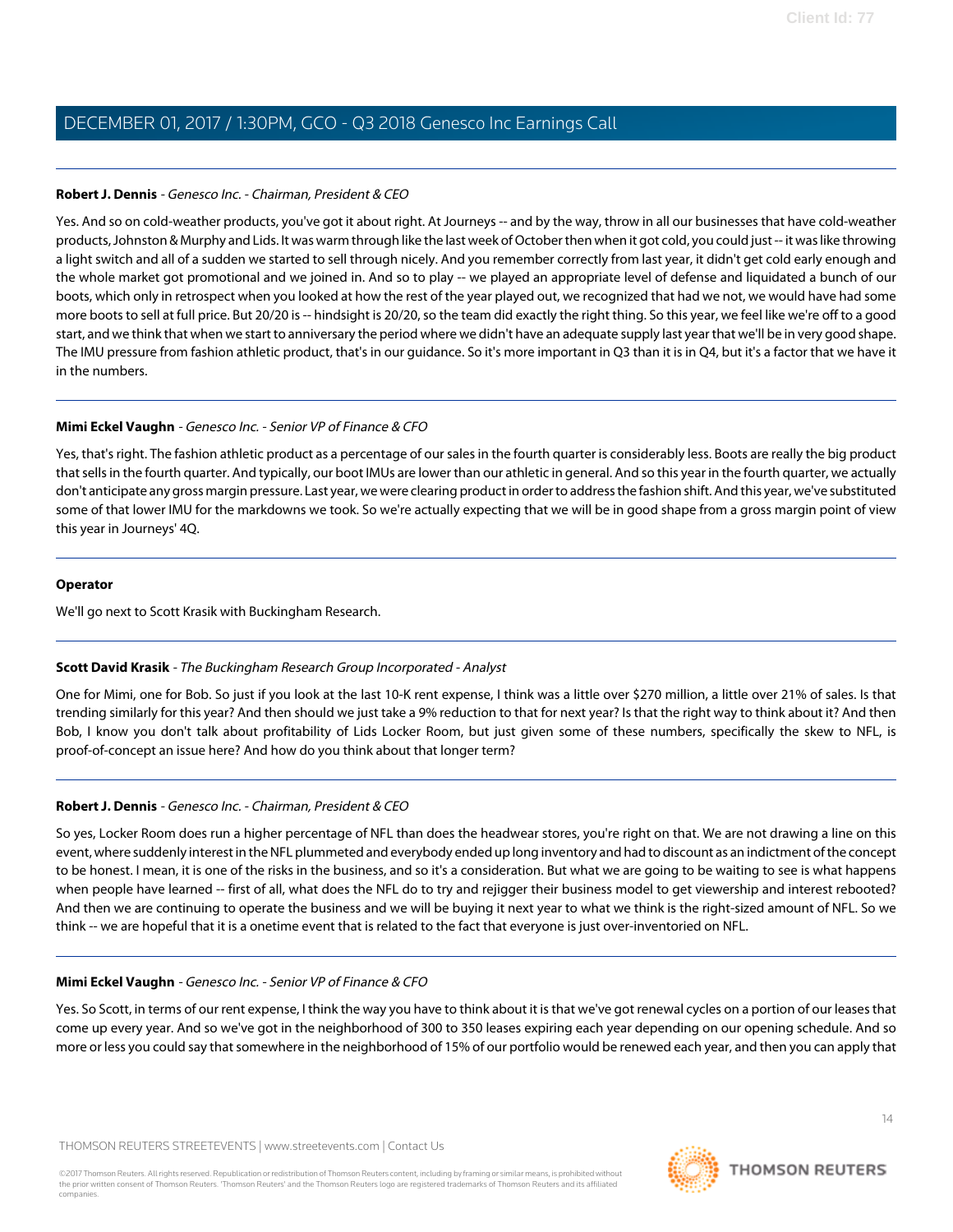9% or 10% reduction to that part of the portfolio. And then it compounds, right? Because we will get a set of rent reductions in this year, we'll get a set of rent reductions next year and those sets of reductions will begin to compound and really impact our rent expense line.

#### **Operator**

We'll take a follow-up from Jonathan Komp with Baird.

#### **Jonathan Robert Komp** - Robert W. Baird & Co. Incorporated, Research Division - Senior Research Analyst

I got cut off, so I just wanted to follow up on Lids. And more curious kind of beyond the fourth quarter, how you're thinking about the sustainability of some of the pressures versus opportunity to recapture performance again. So it looks like pretty soft results this year. Just kind of broadly how you're thinking about it?

#### **Robert J. Dennis** - Genesco Inc. - Chairman, President & CEO

Yes, that requires that we sort of step back and think about what this business is. We know, first of all, that there is a hearty appetite for fans to buy fan gear at stores. And it's driven by a game day. We know that the omnichannel experience for fans is very compelling. When we ramped up the level of buy online, pick up in store that's available to them, they jumped all over it. We know broadly that returns were a pain point and therefore, we fit that need really well. In the headwear space in particular, we still have a very strong position. Just like the Journeys business that has come through a fashion cycle after going through a trough, we are in a fashion trough in Lids headwear. And so we are of the belief that we can recover from that. It's just -- unfortunately, we have no visibility on what that might look like. But just 20 years of the headwear business says that trends show up and people get engaged on a new kind of look. So we're working like crazy with our vendors to figure out what that might be. So we think there is lots of reasons that this business has a reason to exist. And the other thing that's going on, and I'll highlight this for both Journeys and for Lids, there are some pretty clear indications of consolidation continuing to happen in the industry. So yesterday, a regional competitor, who is in a similar space to Journeys, called Shiekh filed for Chapter 11. There is a lot of buzz around the Locker Room space of competitors that are struggling. We think there will be a pretty meaningful rationalization of an over-stored environment, and we will be the beneficiaries of that. So we've invested -- we're the only one in the store world that has a first-class digital presence. And so -- and that's showing up in terms of the huge gains we're seeing in our digital business, which we continue to invest in. So we see a lot of things about Lids' strategic position, its competitive position that are compelling, but we acknowledge that right now, we're in a bit of a hole. So what do you do in that situation? We certainly are not going to invest in a lot of new stores in an environment where we don't have the visibility of fashion on the hat side and competitive dynamics on Locker Room side. So -- but we will be competing to try and take advantage of what we think is a long-term strategic position. To borrow from Wayne Gretzky, we're trying to skate to where the puck is going to be. We don't like where the puck is right now.

#### **Operator**

I'd like to turn it back to our presenters for closing remarks.

#### **Robert J. Dennis** - Genesco Inc. - Chairman, President & CEO

Well, I just appreciate everybody joining the call. Thank you for all the thoughtful questions. Happy holidays to everybody, and we look forward to having a chat early next year.

#### **Operator**

That concludes today's conference. We thank you for your participation. You may now disconnect.

THOMSON REUTERS STREETEVENTS | [www.streetevents.com](http://www.streetevents.com) | [Contact Us](http://www010.streetevents.com/contact.asp)